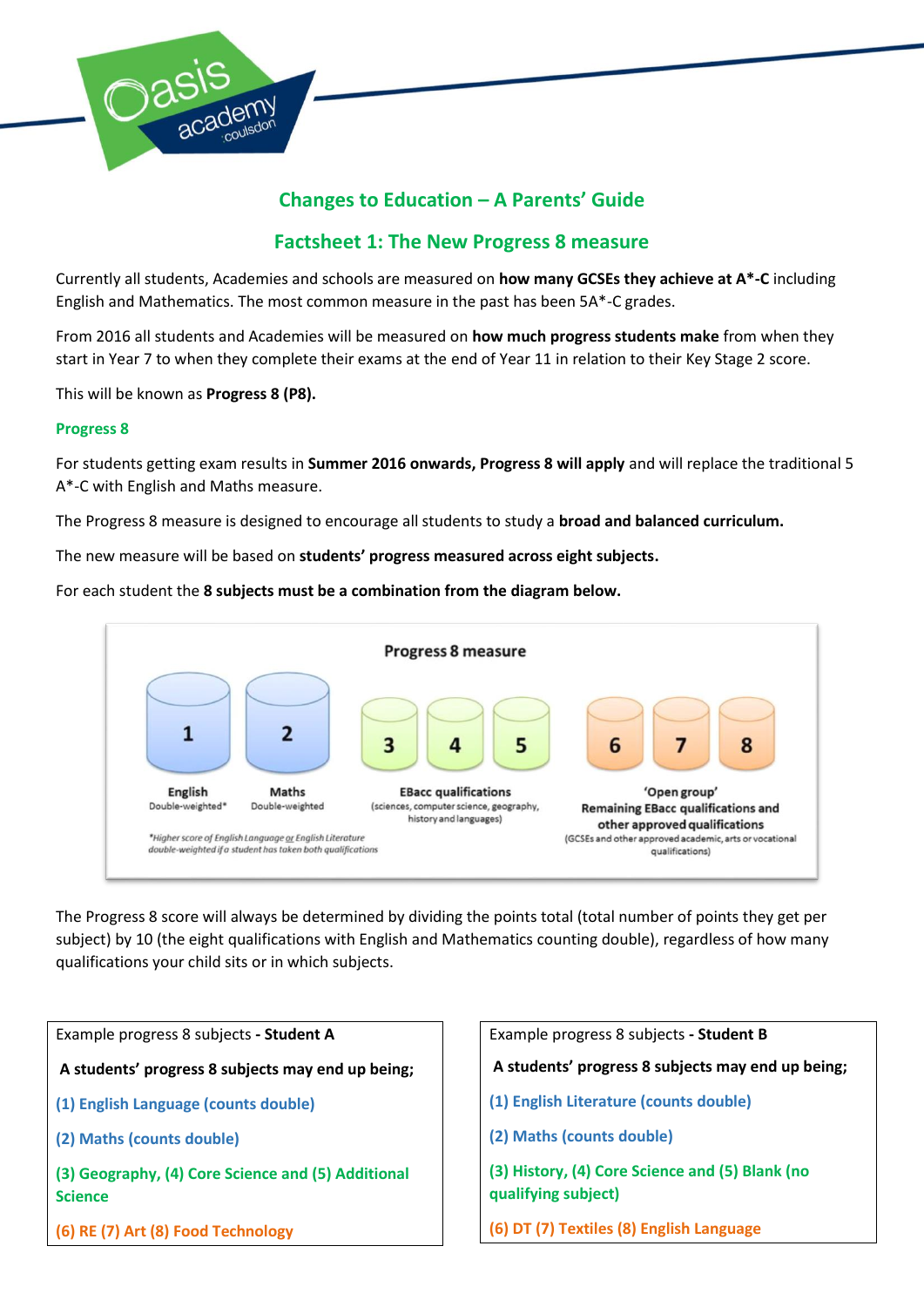

**As well as Progress 8, schools and students will also have the following performance measures when they finish school.**

- **Attainment 8** – showing the students' average achievement (Average grade) in the same suite of subjects as the Progress 8 measure.

**- A\*- C in English and Mathematics only** – This measure includes students who achieve the equivalent of a C grade or higher in both English (either Language or Literature) and Mathematics.

**- The EBacc** – Students that achieve all A\*-C grades across a range of academic Subjects (English, Maths, Sciences and Computer Science, a language and one Geography or History).

Below is a mock example of what your child would leave the Academy with at the end of Year 11

| Students' Progress  | Students' Attainment | Achieved Maths and    | Achieve EBacc       |
|---------------------|----------------------|-----------------------|---------------------|
| Grade (average of 8 | grade (average of 8  | English at C grade or | subjects at C grade |
| grade)              | grades)              | better                | or better           |
| $+1.2$              | B+                   | Yes                   | Yes                 |

Below is a mock example of what School and Academies headline figures would like at the end of each year.

| Students' Progress  | Students' Attainment | % of Students         | % of students       |
|---------------------|----------------------|-----------------------|---------------------|
| Grade (average of 8 | grade (average of 8  | achieving             | Achieve EBacc       |
| grade)              | grades)              | Mathematics and       | subjects at C grade |
|                     |                      | English at C grade or | or better           |
|                     |                      | better                |                     |
|                     |                      |                       |                     |
| $+0.8$              | в                    | 60%                   | 38%                 |
|                     |                      |                       |                     |